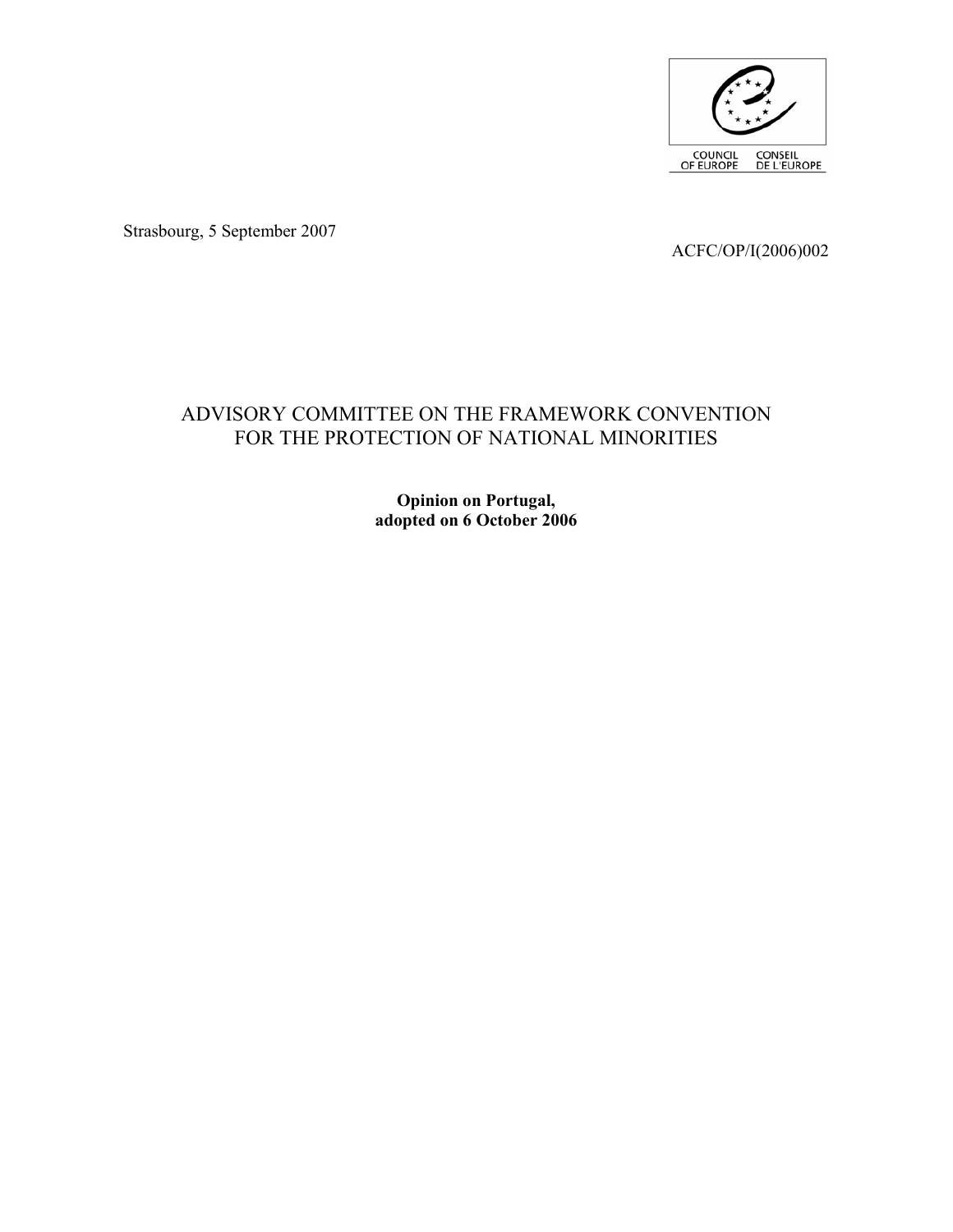Table of contents:

| IV. MAIN FINDINGS AND COMMENTS OF THE ADVISORY COMMITTEE 16 |  |
|-------------------------------------------------------------|--|
|                                                             |  |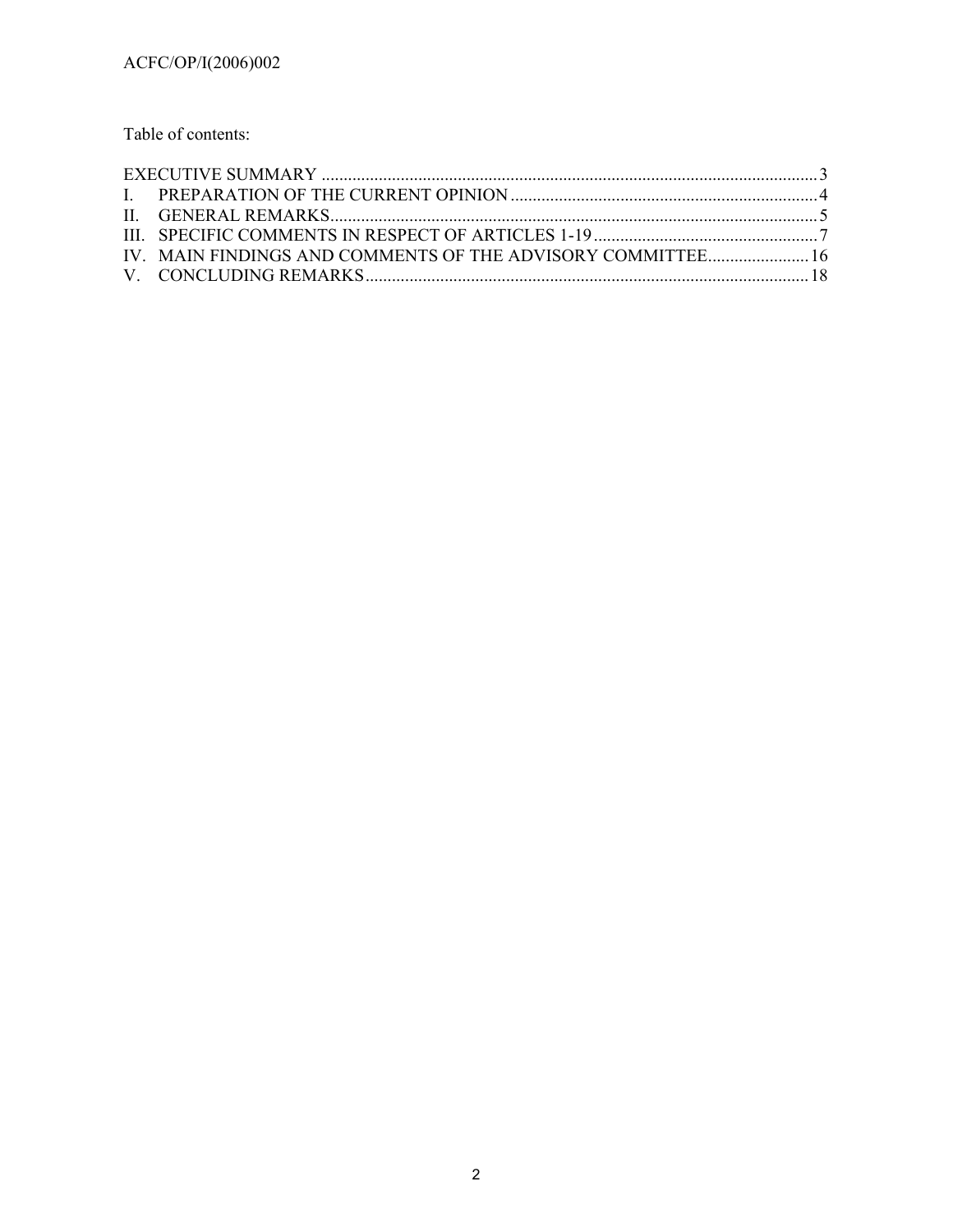### **EXECUTIVE SUMMARY**

Following the receipt of the initial State Report of Portugal on 23 December 2004 (due on 1 September 2003), the Advisory Committee commenced the examination of the State Report at its 22<sup>nd</sup> meeting from 21 to 24 February 2005. The Advisory Committee adopted its opinion on Portugal at its  $27<sup>th</sup>$  meeting on 6 October 2006.

Although the State Report states that there are no national minorities in Portugal, the position expressed by the authorities with regard to the scope of application of the Framework Convention has evolved in the course of their dialogue with the Advisory Committee and, in particular, the relevance of Article 6 of the Framework Convention has been recognised. The authorities are encouraged to take further steps in this respect, including engaging in consultations on the Framework Convention with the groups considered ethnic minorities by the authorities.

The Advisory Committee welcomes the authorities' efforts to adopt legislative, institutional and practical measures to combat discrimination and racism. Integration policy, coupled with the promotion of multicultural education, has also remained high on the agenda. Moreover, measures have been taken to improve the socio-economic and educational situation of the Roma. However, a large number of Roma are still at a disadvantage in this respect. They are also often confronted with discrimination, social exclusion and marginalisation.

Further measures should be developed, in co-operation with the persons concerned, to promote the full and effective equality of the Roma, in particular in the fields of housing, education, employment and health and to continue to combat prejudice and hostility against them.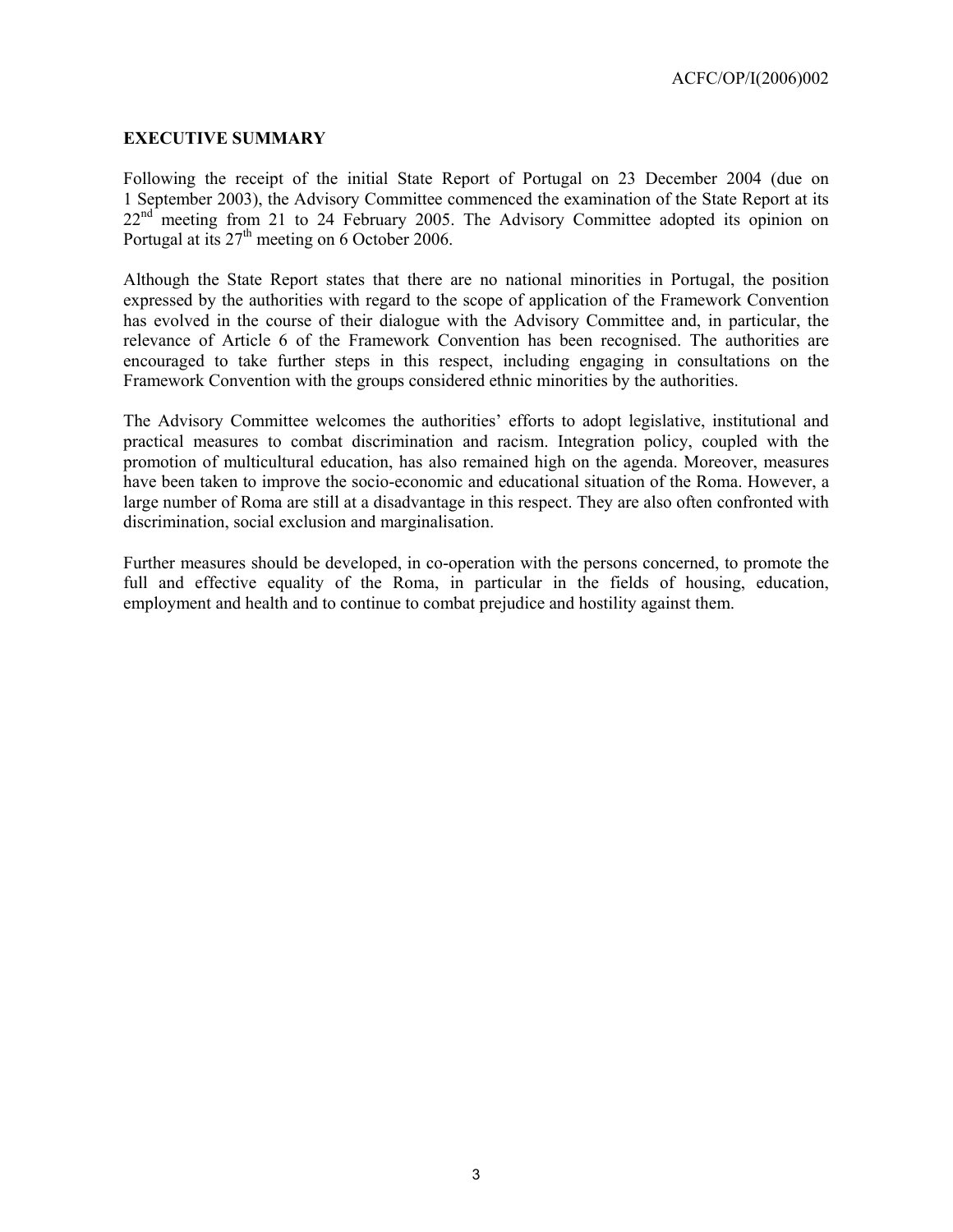# **I. PREPARATION OF THE CURRENT OPINION**

1. The initial State Report of Portugal (hereinafter: the State Report), due on 1 September 2003, was received on 23 December 2004. The Advisory Committee commenced the examination of the State Report at its 22nd meeting, from 21 to 24 February 2005.

2. In the context of this examination, the Advisory Committee identified a number of points on which it wished to obtain fuller information. A questionnaire was therefore sent to the authorities on 9 December 2005. The Government's reply to this questionnaire was received on 10 March 2006.

3. In preparing this opinion, the Advisory Committee held, on 12 September 2006, a meeting in Strasbourg with representatives of the Office of the High Commissioner for Immigration and Ethnic Minorities of Portugal. The Advisory Committee also consulted a range of written materials from various Council of Europe bodies, other international organisations, NGOs and other independent sources.

4. The Advisory Committee subsequently adopted this opinion at its  $27<sup>th</sup>$  meeting, on 6 October 2006, and decided to transmit it to the Committee of Ministers<sup>1</sup>.

5. The present opinion is submitted pursuant to Article 26 (1) of the Framework Convention, according to which, in evaluating the adequacy of the measures taken by the Parties to give effect to the principles of the Framework Convention, "the Committee of Ministers shall be assisted by an advisory committee", as well as pursuant to Rule 23 of Resolution (97) 10 of the Committee of Ministers, according to which the "Advisory Committee shall consider the state reports and transmit its opinion to the Committee of Ministers".

<sup>&</sup>lt;sup>1</sup> The Advisory Committee decided, at its 12<sup>th</sup> meeting on 30 November 2001, to introduce certain changes to the structure of its opinions. It decided to discontinue the practice of submitting a "Proposal for conclusions and recommendations by the Committee of Ministers" (Section V of the earlier opinions) and to introduce a new Section IV, entitled "Main findings and comments of the Advisory Committee". The Advisory Committee also decided to submit its "Concluding remarks" in Section V instead of Section IV. These changes are effective as from 30 November 2001 and they apply to all subsequent opinions adopted in the first monitoring cycle. These changes have been made in the light of the first country-specific decisions on the implementation of the Framework Convention adopted by the Committee of Ministers in October 2001.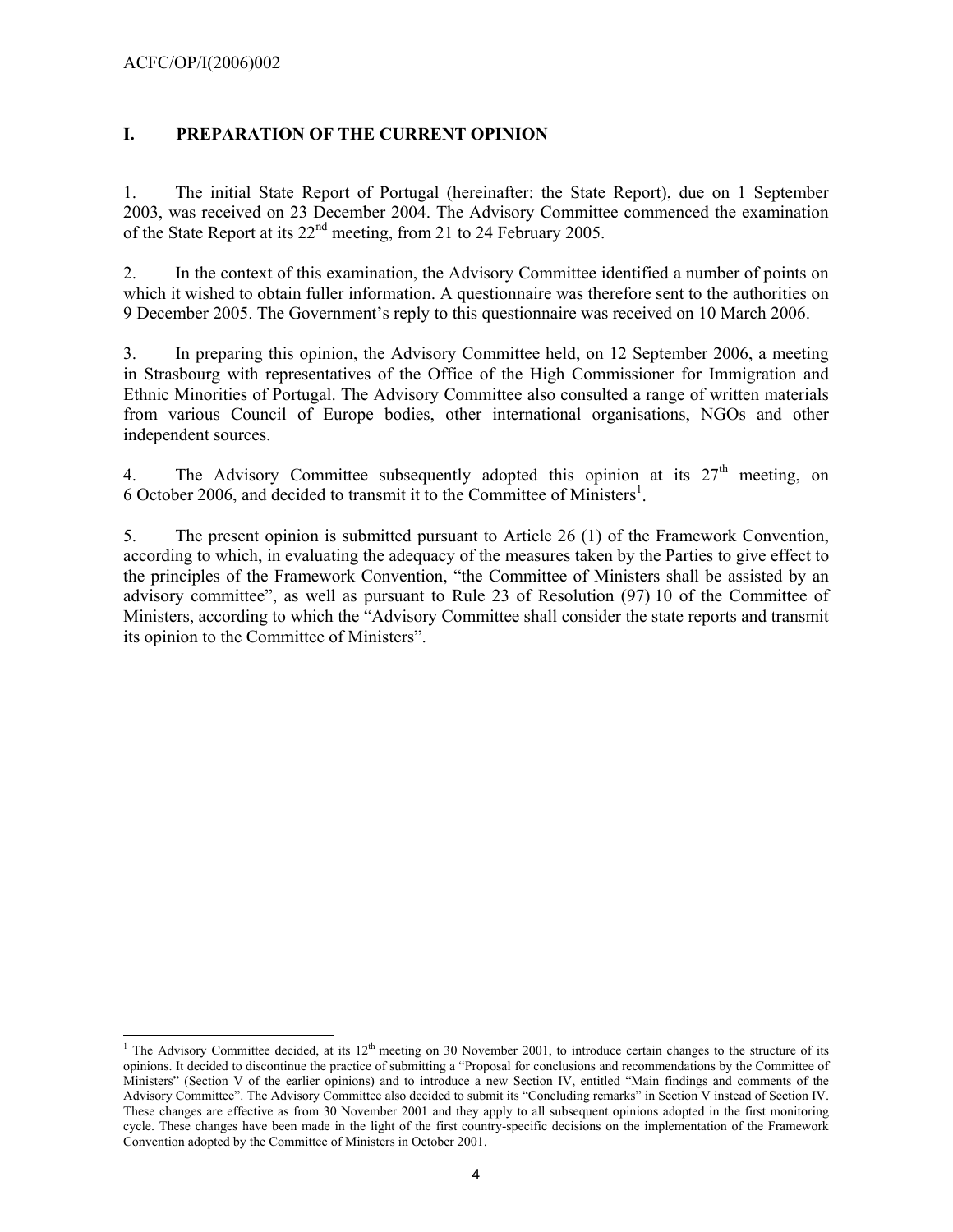### **II. GENERAL REMARKS**

6. The Advisory Committee notes that the State Report, submitted 15 months late, contains limited information on the situation of persons belonging to minorities in Portugal and on the related policies of the Government. It essentially provides information on the position of the Portuguese authorities with regard to the personal scope of application of the Framework Convention. The authorities state in the State Report that no groups are to be protected under the Framework Convention.

7. More substantial information was provided to the Advisory Committee in a comprehensive reply submitted by the Government to questions posed by the Advisory Committee. The Advisory Committee also received additional information from the Office of the High Commissioner for Immigration and Ethnic Minorities. In the course of the dialogue between the Advisory Committee and the Portuguese authorities, the latter also acknowledged the relevance of article 6 of the Framework Convention in the case of Portugal.

8. While welcoming the fact that additional information was provided, the Advisory Committee regrets that the Office of the High Commissioner for Immigration and Ethnic Minorities, and a number of other relevant governmental structures, were not involved in the preparation of the State Report drawn up by the Ministry of Foreign Affairs. Furthermore, the authorities informed the Advisory Committee that representatives of the potentially interested parties, as well as independent bodies working in the field of human rights protection, were not consulted either. The Advisory Committee urges the Portuguese authorities to organise such consultations in the future when preparing the State Report.

9. The Advisory Committee regrets that it was not in a position to make use of the possibility, in accordance with rule 32 of Resolution (97) 10, of visiting Portugal, to meet the relevant representatives of the government and of civil society, despite having indicated its readiness to do so on several occasions. The Advisory Committee considers that a visit would have allowed direct dialogue with representatives of various sources and would have helped the Advisory Committee prepare and adopt its opinion in the best possible circumstances. Nevertheless, the Advisory Committee welcomes the fact that the authorities accepted at a later stage to participate in a meeting held in Strasbourg with representatives of the Advisory Committee. This meeting took place on 12 September 2006 and two representatives of the High Commissioner for Immigration and Ethnic Minorities participated in it. The Advisory Committee believes that the meeting, while not nearly as comprehensive as visits organised in other State Parties, was a useful opportunity to obtain more information and clarifications and to intensify dialogue with the Portuguese authorities.

10. In view of the absence of a visit to Portugal and of dialogue with the persons who could potentially benefit from the protection of the Framework Convention, the Advisory Committee finds it appropriate to examine measures taken by the Portuguese authorities in respect of such persons only in the light of Articles 4 and 6 of the Convention, as most of the information at its disposal is related to the fight against discrimination and the promotion of a tolerant and multicultural society. In this connection, the Advisory Committee refers to its comments concerning the personal scope of application of the Framework Convention in relation to Article 3 below.

11. In the following part of the opinion, it is stated in respect of a number of articles that, based on the information currently at its disposal, the Advisory Committee considers that implementation of the article at issue does not give rise to any specific observations. The Advisory Committee wishes to make clear that this statement is not to be understood as signalling that adequate measures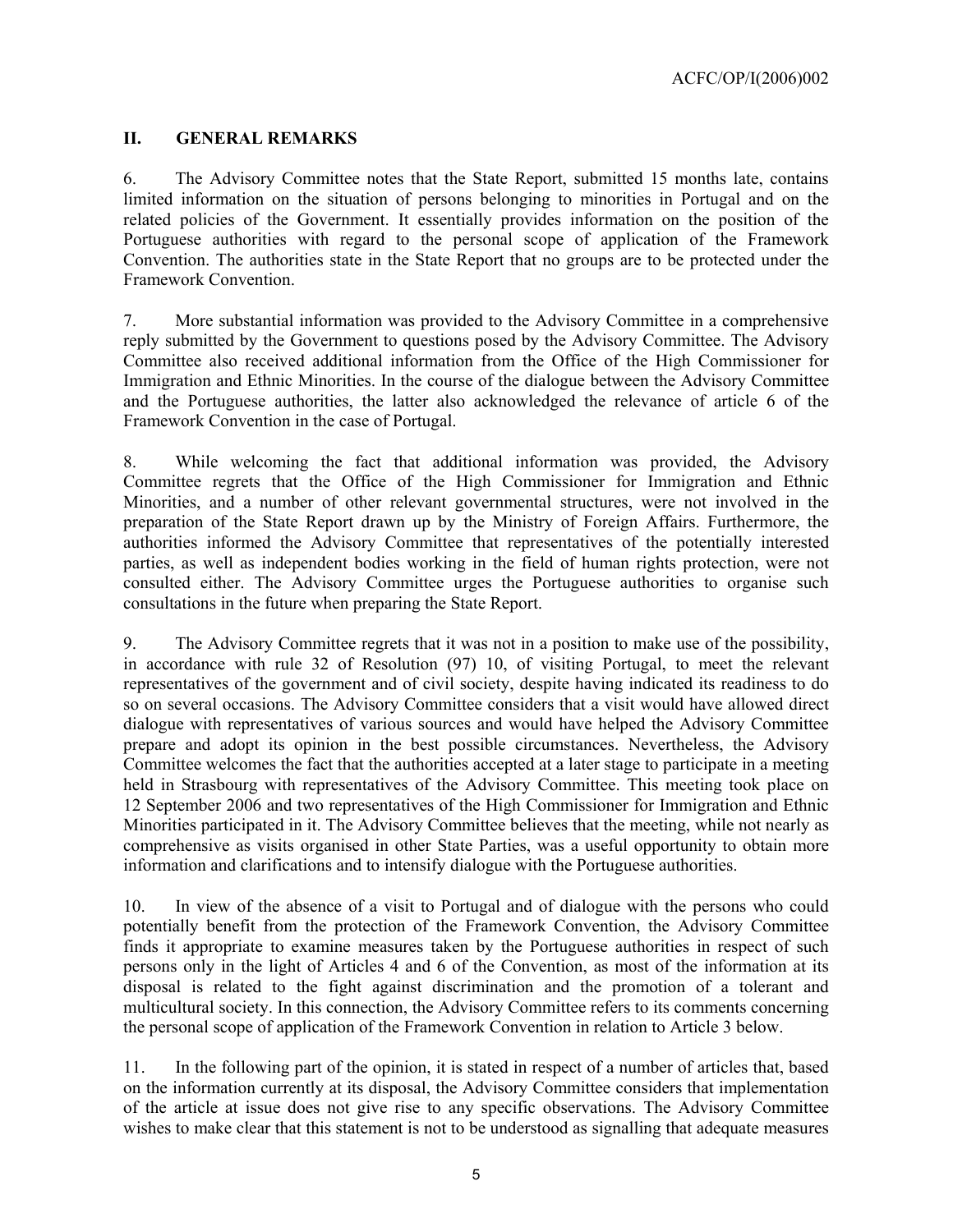have now been taken and that efforts in this respect may be diminished or even halted. In the present case, the possibility to comment on a number of articles was further affected by the fact that the Advisory Committee did not have sufficient information on policies and measures taken under these articles or on the position of minorities potentially concerned as regards the applicability of these articles. Furthermore, a certain state of affairs may, in the light of the recent entry into force of the Framework Convention, be considered acceptable at this stage but that need not necessarily be so in further cycles of monitoring. Finally, it may be the case that issues that appear at this stage to be of relatively minor concern prove over time to have been underestimated.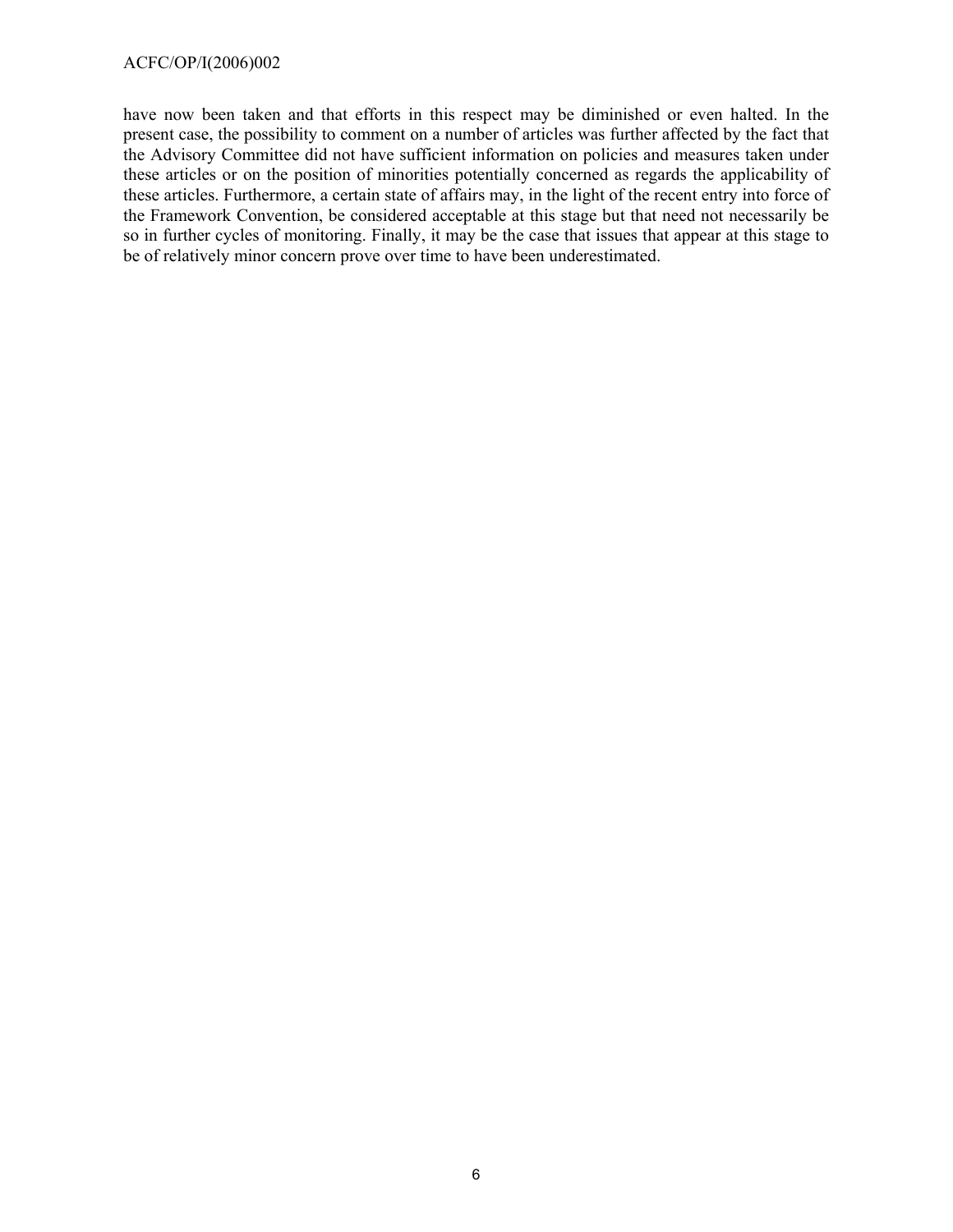# **III. SPECIFIC COMMENTS IN RESPECT OF ARTICLES 1-19**

# **Article 1**

12. The Advisory Committee notes that Portugal has ratified a wide range of relevant international instruments. Based on the information currently at its disposal, the Advisory Committee considers that implementation of this article does not give rise to any further observations.

# **Article 2**

13. Based on the information currently at its disposal, the Advisory Committee considers that implementation of this article does not give rise to any specific observations.

# **Article 3**

14. The Advisory Committee underlines that in the absence of a definition in the Framework Convention itself, the Parties must examine the personal scope of application to be given to the Framework Convention within their country. The position of the Government of Portugal is therefore deemed to be the outcome of this examination.

15. Whereas the Advisory Committee notes, on the one hand, that Parties have a margin of appreciation in this respect in order to take the specific circumstances prevailing in their country into account, it notes, on the other hand, that this must be exercised in accordance with general principles of international law and the fundamental principles set out in Article 3 of the Framework Convention. In particular, it stresses that the implementation of the Framework Convention should not be a source of arbitrary or unjustified distinctions.

16. For this reason, the Advisory Committee considers that it is part of its duty to examine the personal scope given to the implementation of the Framework Convention in order to verify that no arbitrary or unjustified distinctions have been made. Furthermore, it considers that it must verify the proper application of the fundamental principles set out in Article 3 of the Framework Convention.

17. The Advisory Committee notes in the State Report that the concept of "national minorities" does not exist in the Portuguese constitutional order. The Advisory Committee also notes that the authorities take the view in the State Report that no groups are to be protected under the Framework Convention in Portugal. They state that persons belonging to different ethnic, cultural or linguistic groups (see paragraph 19 below) are excluded from the personal scope of application of the Convention. Portugal's ratification of the Framework Convention was, according to the Portuguese State Report, conceived "as an act of political solidarity", although no declaration in this respect was made by Portugal at the time of ratification.

18. The Advisory Committee welcomes the fact that, while adopting the position described above with regard to the scope of application of the Framework Convention, the Portuguese authorities expressed a more open approach in further dialogue with the Advisory Committee, and recognised the relevance of Article 6 of the Framework Convention in respect of Portugal, in view of the growing cultural diversity of Portuguese society resulting from immigration.

19. Notwithstanding the official position expressed by the Portuguese authorities with regard to the scope of application of the Framework Convention, the Advisory Committee notes that in the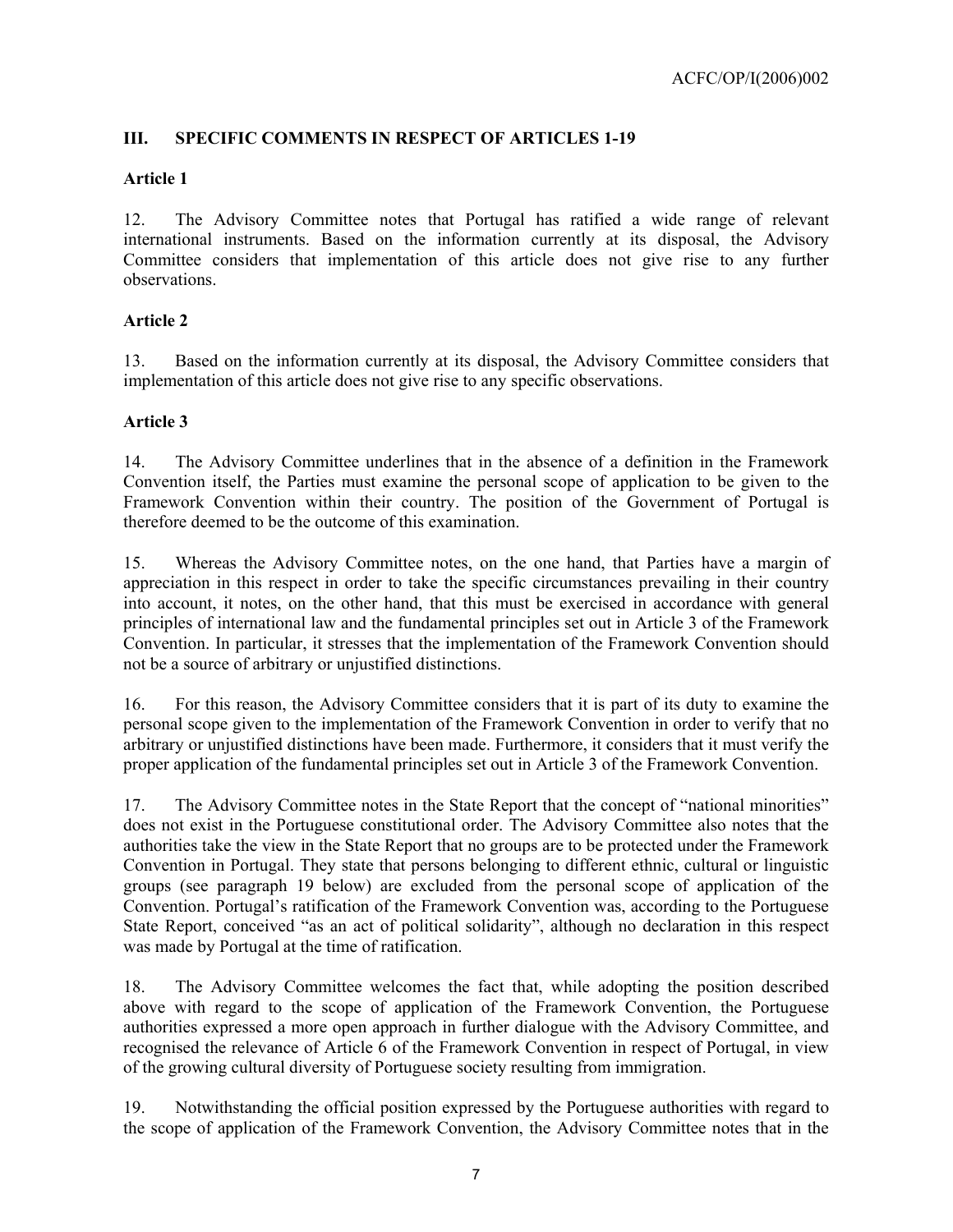State Report, as well as in further dialogue with the authorities, extensive information was provided on various ethnic and cultural groups living in Portugal and designated in the State Report as "ethnic", "linguistic" or "cultural minorities", such as the Roma minority<sup>2</sup>, the Mirandese-speaking persons<sup>3</sup> and groups resulting from immigration in Portugal<sup>4</sup>. The Advisory Committee further observes that institutions have been set up to meet the specific needs of these groups, such as the Office of the High Commissioner for Immigration and Ethnic Minorities (ACIME in Portuguese, set up in 1996 and hereinafter referred to as  $\overline{ACIME}$ <sup>5</sup>. A number of national and local programmes, which reflect many of the principles contained in the Framework Convention, have also been developed to tackle problems facing persons belonging to these ethnic or cultural minorities.

20. The Advisory Committee acknowledges the official position of the Portuguese authorities in respect of the concept of national minority. However, throughout its practice, the Advisory Committee has stressed that the application of the Framework Convention does not require the formal recognition or use of the term "national minority" in the domestic legal order. The Framework Convention was in fact conceived as a pragmatic tool, to be implemented in very diverse legal, political and practical situations. The Advisory Committee therefore believes that the non-recognition of the concept of national minorities should not prevent the Portuguese authorities from considering extending the protection of the Framework Convention to persons belonging to ethnic, linguistic and cultural minorities in Portugal. The Advisory Committee also considers that it is its duty to examine, in the light of the Framework Convention, the existing policies and measures designed to improve the situation of the ethnic, linguistic and cultural minorities living in Portugal.

21. Moreover, the Advisory Committee notes that the reluctance of the Portuguese authorities to consider applying the Framework Convention to persons belonging to ethnic, cultural or linguistic minorities stems from the belief that the Convention is essentially addressing the needs of minorities residing in substantial numbers on specific territories, whereas such minorities do not, according to the authorities, exist in Portugal. The Advisory Committee wishes to draw attention to the fact that the application of most of the provisions of the Convention, such as the prohibition of discrimination, the principles of full and effective equality and of effective participation and the need to promote tolerance, does not imply a territorial dimension or require that the minorities concerned live compactly. Therefore, it believes that the Portuguese authorities should not consider the fact that minorities are dispersed as a reason to entirely deny them the protection of the Framework Convention.

22. As mentioned in the General Remarks, the Advisory Committee underlines that, in the absence of a visit to Portugal, it did not have an opportunity to meet with persons belonging to ethnic, cultural or linguistic minorities in Portugal, including in particular Roma and Mirandesespeaking persons, and therefore it was not able to exchange views on whether they would wish to benefit from the Framework Convention. Moreover, the authorities informed the Advisory Committee that they did not consult persons belonging to minorities on this issue either. Therefore, it is not possible for the Advisory Committee to conclude whether it would be appropriate or inappropriate for persons belonging to these groups to be included in the scope of application of the Convention, although information at the Advisory Committee's disposal suggests that the situation of Roma merits particular attention in this respect.

 $\overline{a}$ <sup>2</sup> Estimated number of Roma living in Portugal: between  $40,000$  and  $60,000$ .

<sup>&</sup>lt;sup>3</sup> Various sources indicate that between 6,000 and 15,000 persons (including those using the language sporadically) continue to speak Mirandes in the region of Miranda do Douro, in the North of Portugal.

 $4$  Around 450,000 persons, or about 4-5% of the population.

<sup>&</sup>lt;sup>5</sup> In 1996, the Portuguese authorities created a post of High Commissioner for Immigration and Ethnic Minorities, designated as ACIME. In 2002, the mandate of ACIME was enlarged and the post of High Commissioner was transformed into a body in charge of immigration and ethnic minority issues but also into an umbrella institution for various other institutions dealing with a number of migration and minority related issues.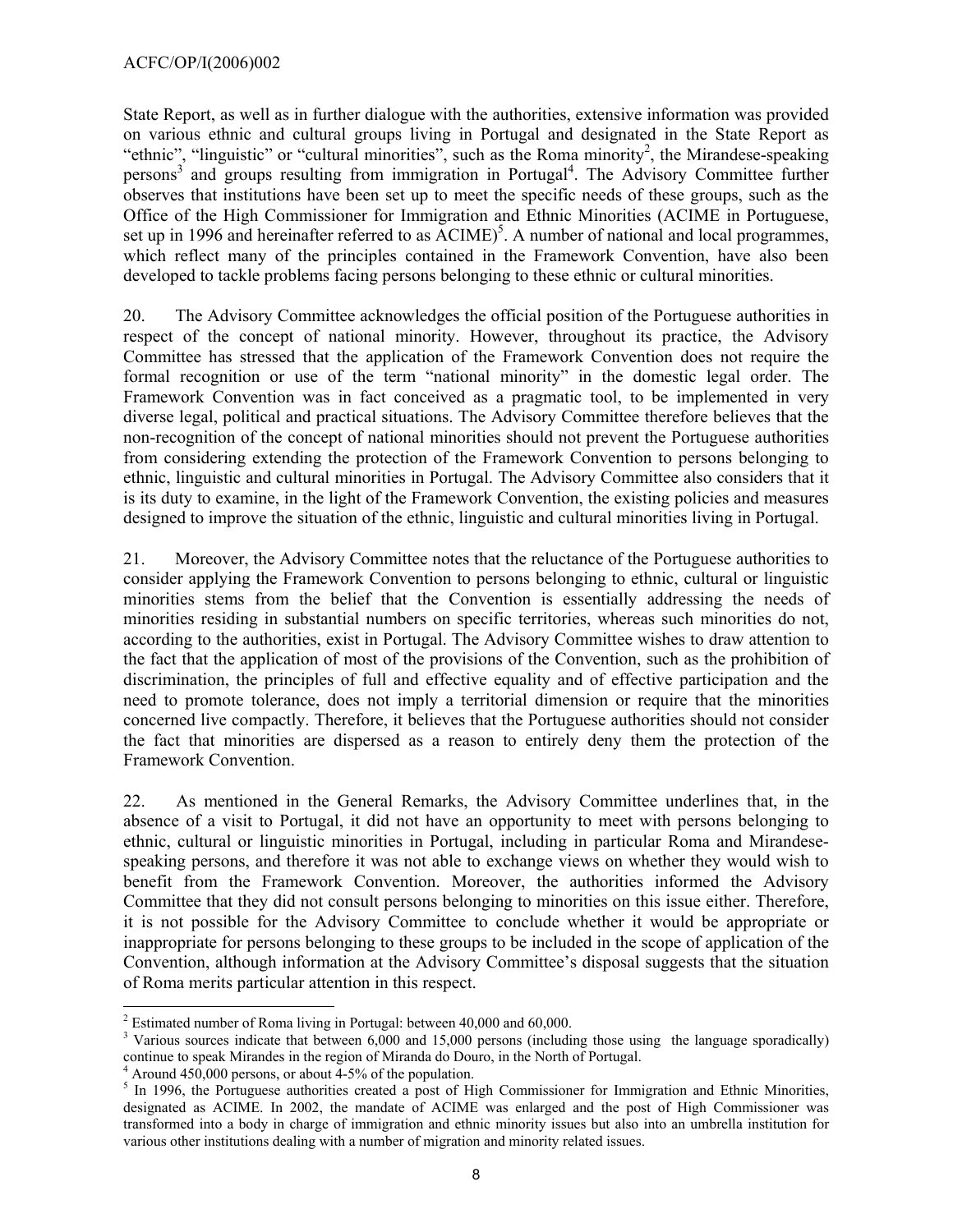23. The Advisory Committee is of the opinion that, if persons belonging to minorities were to express interest in the protection afforded by the Framework Convention in the context of a dialogue with the authorities, this possibility should not be ruled out and the protection of the Convention should not be denied to them *a priori.* Consequently, the Advisory Committee urges the Portuguese authorities to engage in consultations with those potentially concerned by the protection of the Framework Convention.

24. Despite the absence of information regarding the position of persons belonging to minorities with regard to the protection of the Framework Convention, as described in paragraph 22 above, the Advisory Committee notes that the authorities have provided extensive information on measures to combat discrimination and to promote multiculturalism. As a consequence, the Advisory Committee finds it appropriate to examine measures taken by the Portuguese authorities in respect of such persons in the light of articles 4 and 6 of the Convention.

# **Article 4**

25. The Advisory Committee welcomes the strong commitment expressed by the Portuguese authorities to combat discrimination. It welcomes the efforts made during recent years to develop the anti-discrimination legal framework, especially through the adoption in 1999 of Law N°134/99 which prohibits discrimination in the exercise of rights on grounds of race, colour and ethnic or national origin and, therefore, complements the constitutional equality guarantee (contained in Article 13 of the Portuguese Constitution). It also notes that measures were taken to transpose the EU Directive 2000/43/CE in Portuguese law in 2004 (Law 18/2004) and that ACIME, which integrates the Commission for Equality and against Racial Discrimination (CICDR, set up in 1999), was designated as the required special body for promoting equality on grounds of ethnicity and race. The labour legislation was revised in 2003; it reflects the principles of EC Directive 2000/78/CE and prohibits all forms of discrimination in the field of employment. Furthermore, the Ombudsperson's Office (Provedor de Justiça) is operating since 1975 and has been dealing with cases related to equal opportunities for immigrants and racial discrimination.

26. However, according to information received by the Advisory Committee, there remain gaps in the implementation of the anti-discrimination legislation, despite the existence of a comprehensive set of legal and practical tools to fight discrimination. The jurisprudence linked to discrimination cases is very limited: it seems that some victims of racial discrimination have limited awareness of their rights and limited confidence in the law enforcement agencies and the justice system. Further efforts should be made to raise awareness among the judiciary on discriminationrelated issues. Initiatives to disseminate information among the population at large, including persons belonging to ethnic minorities, on human rights and remedies to racial discrimination, should also be pursued.

27. The Advisory Committee was also informed by the authorities that the procedure set up by Law 18/2004, by which ACIME is to impose sanctions in cases of administrative discrimination, based on an opinion to be delivered by the Commission for Equality and against Racial Discrimination, has not, as yet, proved to be very effective. Moreover, with ACIME placed directly under the authority of the Prime Minister, the impact of actions taken by the Commission for Equality and against Racial Discrimination risks being diminished because of lack of independence with regard to the Government, although the Advisory Committee was informed by the authorities that no problems in this respect have so far been reported. The Advisory Committee encourages the authorities to seek ways of ensuring that the complaints procedure before the Commission for Equality and against Racial Discrimination is made more accessible and effective. It also invites the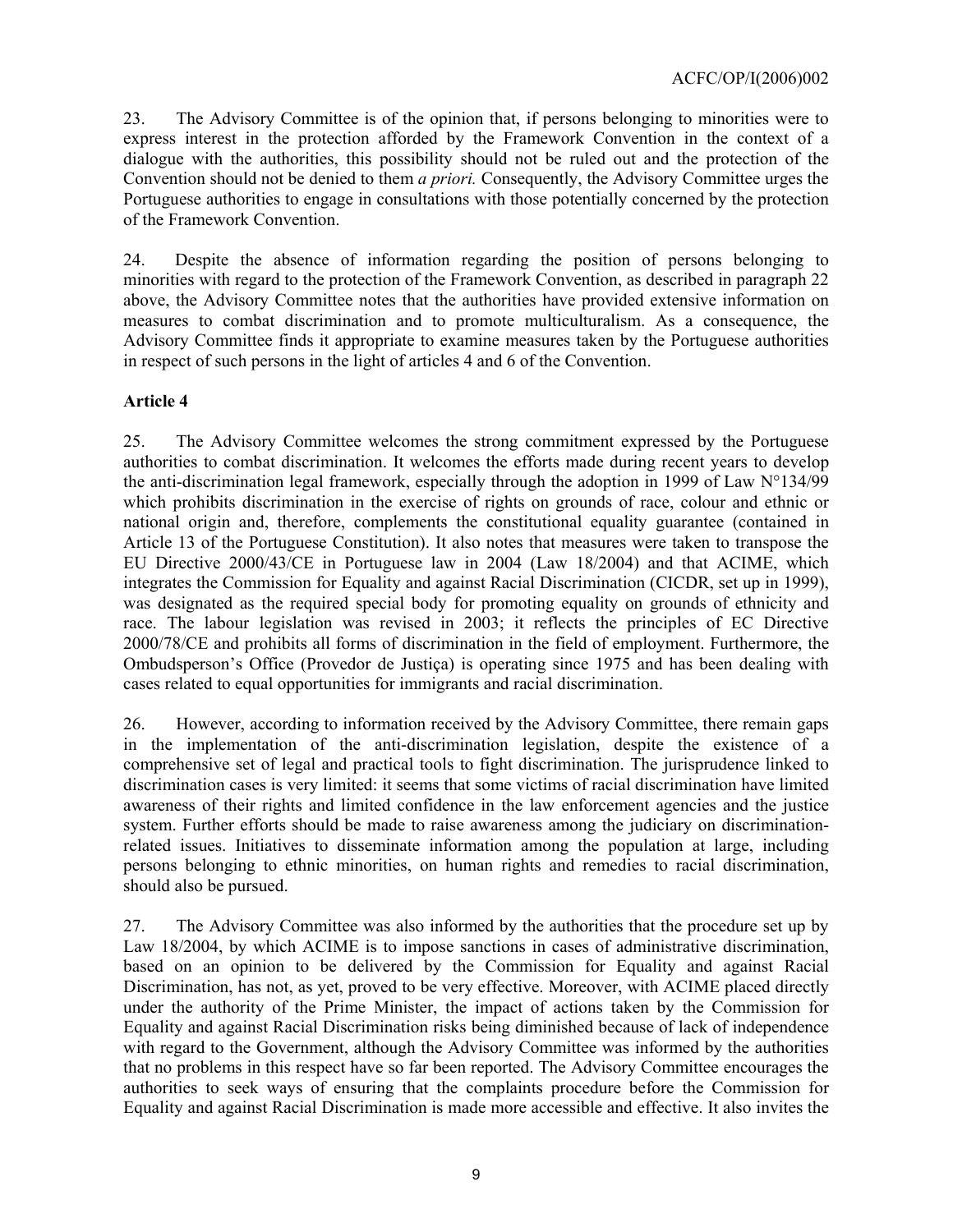authorities to secure over time the effective independence of the Commission for Equality and against Racial Discrimination.

28. While it is aware of the reluctance regarding ethnic data collection in Portugal, the Advisory Committee stresses that the absence of reliable data on the situation of minorities complicates the development of suitable policies to advance equal opportunities of persons belonging to minorities, as well as the prevention of racial discrimination. Very little information is available on the position of ethnic minorities in areas such as housing, education and employment because Law 67/98 of 1998 regarding the collection, processing and communication of sensitive personal data is interpreted by the authorities as impeding the collection of any ethnic data. The Advisory Committee is also informed that, in view of the lack of data based on ethnic origin, providing statistical evidence of discrimination before a court remains a challenge.

29. The Advisory Committee notes that this view is shared to some extent by the Portuguese authorities, as they informed the Advisory Committee that the absence of a national study on the Roma population hampers a more rigorous analysis of their situation<sup>6</sup>. The Advisory Committee also notes that, according to the information available, a research project is being implemented under the leadership of ACIME with a view to gathering data on the demographic and economic situation of Roma in Portugal and that data are collected on Roma in the educational system. The Advisory Committee strongly encourages the authorities to collect further information on the situation of ethnic minorities, on a regular basis, and it emphasises the fact that methods exist whereby such data could be collected while ensuring the protection of personal data. It also urges the authorities to ensure that the right of the individuals concerned freely to choose to be treated or not to be treated as a person belonging to a minority is fully respected when collecting data on the demographic, economic and educational situation of ethnic groups (for example the Roma). This right is enshrined in Article 3 of the Framework Convention.

30. The Advisory Committee acknowledges the efforts made by the authorities to improve the situation of Roma. It observes that projects and programmes have been put in place to tackle problems in the field of education (through setting up a network of cultural mediators for instance), housing (through the resettlement and accommodation programmes started in 1993) and access to employment (training/retraining courses and other programmes targeting vulnerable groups, in partnership with the employment services). However, despite these laudable efforts, information provided to the Advisory Committee shows, even in the absence of detailed statistical data in this respect, that persons belonging to the Roma minority seem to be particularly at a disadvantage in areas such as housing, education and access to employment in comparison with the majority population.

31. The Advisory Committee is disconcerted by reported practices of grouping Roma students together in one class, with worse schooling conditions (see also remarks in respect of Article 6). Although the latter practices sometimes result from the willingness of the parents themselves or from an intention to solve specific problems, the Advisory Committee is of the opinion that practices of separation are not contributing to improving achievement levels and are potentially harmful to community relations<sup>7</sup>. The limited data on the position of Roma in the education system also show that most Roma pupils do not continue their studies beyond primary education. Their

 $\overline{a}$ 6 ACIME expresses similar views in its Activity Report 2002-2005, p.148 : "Real knowledge of the Gypsy/Roma community situation is an immediate necessity. Only by really knowing the community and by being able to present concrete data concerning its situation we will be in a situation to sustain viable projects and partnerships that meet its real problems."

<sup>&</sup>lt;sup>7</sup> See Commentary on Education under the Framework Convention for the Protection of National Minorities, ACFC/25DOC(2006)002, Strasbourg, 2 March 2006.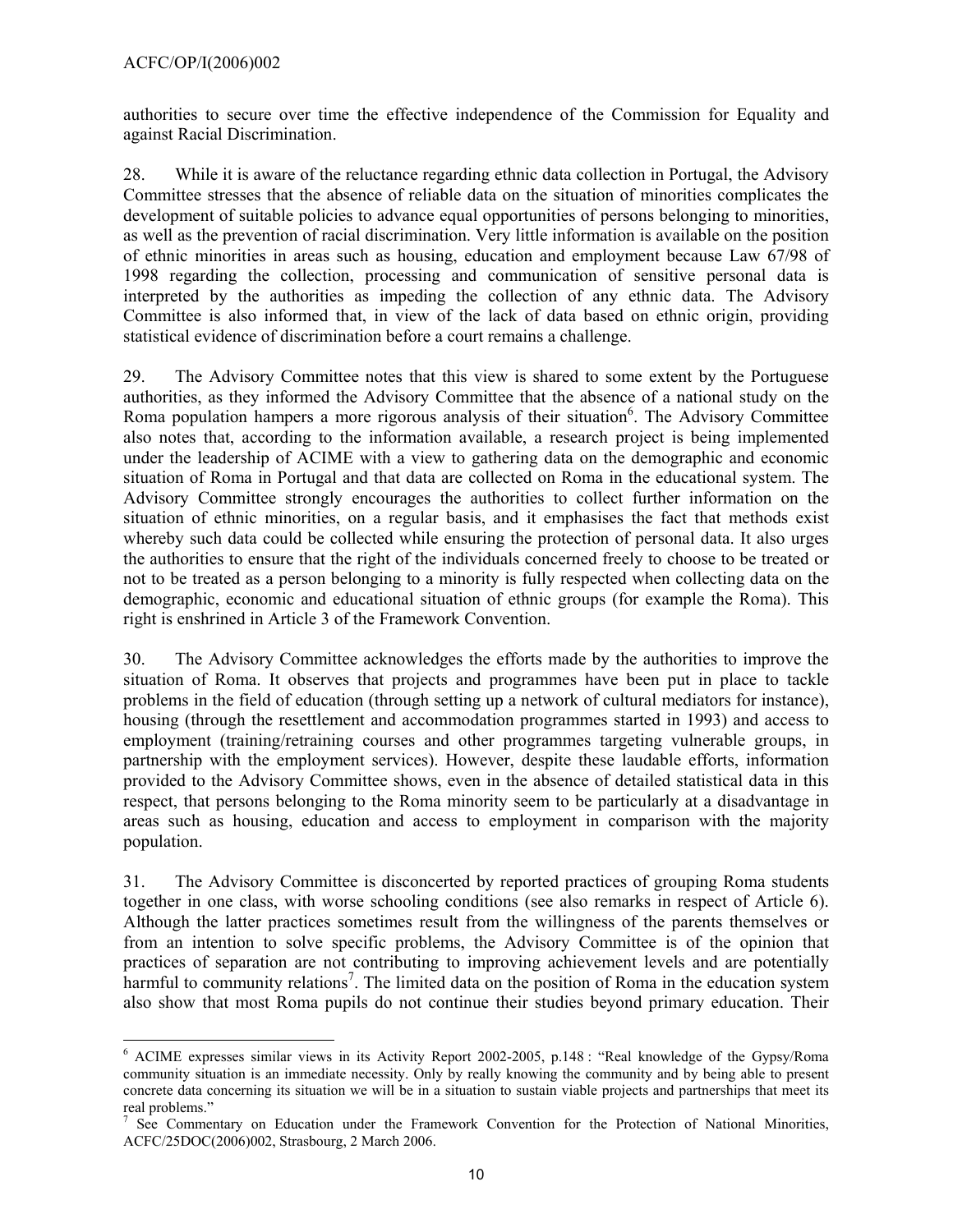representation in secondary and higher education is very low. Roma pupils have higher rates of drop-out and absenteeism than pupils from the majority population. This is even more so for Roma girls and young women, who often drop out of school at a very early stage. While acknowledging the attention paid by ACIME to problems facing Roma at school<sup>8</sup>, the Advisory Committee is concerned about this situation and urges the Portuguese authorities to take further measures to meet the specific needs of Roma pupils, so as to ensure equal opportunities in education. The result of initiatives, such as the placement of Roma cultural mediators in schools, the possibility to apply flexible curricula and the creation of Priority Intervention Educational Areas<sup>9</sup> should, in this context, be carefully assessed and, where appropriate, further developed. Participation of Roma children in pre-school education should also be further supported.

32. The Advisory Committee is also informed of the persisting difficulties facing those Roma engaged in itinerant trade, a traditional occupation in this community which is increasingly discouraged by local authority regulations and law enforcement authorities. In so far as itinerant trade is still an important source of income for part of the Roma population, the Advisory Committee invites the authorities to ensure that no undue obstacles are placed to the practice of itinerant trade. It also encourages ACIME to pursue their commendable efforts to promote dialogue between the persons involved in itinerant trade and local authorities.

33. While taking note of the efforts made to improve the socio-economic and educational situation of Roma, the Advisory Committee strongly urges the Portuguese authorities to further develop long-term programmes targeting persons belonging to the Roma minority specifically and aiming at ensuring equal opportunities in different areas. The assumption by the authorities that the equality guarantee ensures that all citizens can equally benefit from existing social programmes, without a need for specific or targeted measures, can, in the view of the Advisory Committee, hamper efforts to combat discrimination and even lead to further indirect discrimination, as the most vulnerable persons are often too marginalised to be reached through programmes aimed at the population as a whole; as a result, they sometimes "fall through the net". The Advisory Committee recalls that temporary measures targeting specific ethnic groups in order to restore equality of opportunities shall not be considered to be an act of discrimination. The Portuguese Labour Code (see in particular its article 25), as well as Law 99/134 on the prohibition of discrimination, allow for such measures.

34. Moreover, the Advisory Committee notes that, in the Portuguese National Action Plans against Poverty and Social Exclusion, measures to improve the socio-economic situation of the Roma are mentioned, although not in a very detailed manner. The Advisory Committee encourages the authorities to further integrate and mainstream Roma issues in nation-wide social policies.

#### **Article 5**

35. Based on the information currently at its disposal, the Advisory Committee considers that implementation of this article does not give rise to any specific observations.

 <sup>8</sup> See the Guidelines, prepared by ACIME, for ensuring equal opportunities for the Roma, which contain specific recommendations regarding education.

<sup>&</sup>lt;sup>9</sup> In certain areas with a high concentration of persons belonging to ethnic minorities, possibilities are given to take greater account of the social context and of a diverse environment, thus allowing more flexibility to adapt the official curricula and programmes to the different needs of the pupils concerned.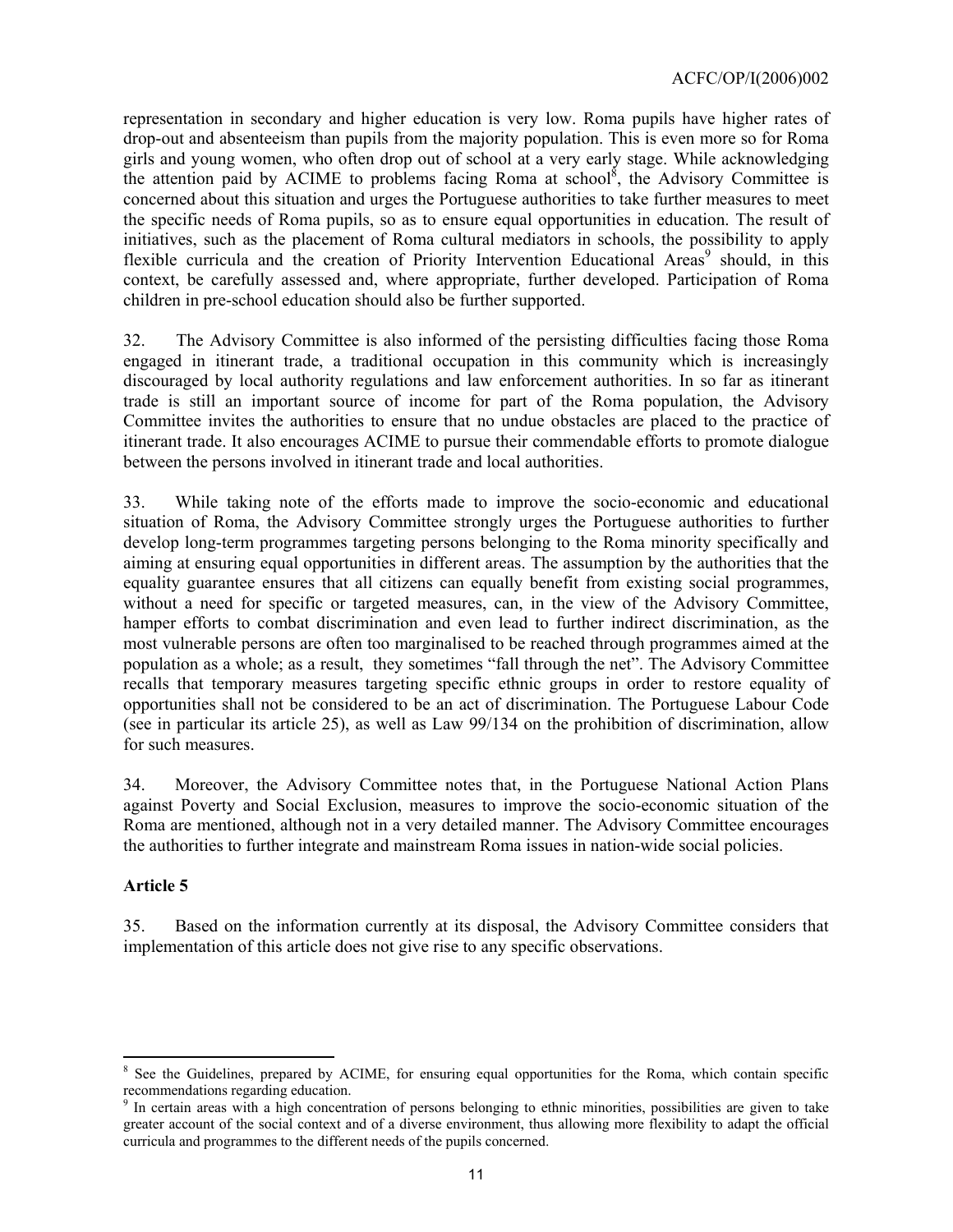# **Article 6**

36. The Advisory Committee takes note of the general climate of tolerance and openness prevailing in Portuguese society. It also notes that Portugal made a rapid move from being a country of emigration to becoming a country of immigration. The Advisory Committee welcomes the fact that, since the 1990s, successive governments started to put the issue of integration of immigrants higher on their agenda. Efforts have been made by the authorities to facilitate the integration of newcomers, combat discrimination, accommodate diversity and promote intercultural learning through the development and implementation of integration policies.

37. New institutional arrangements have been put in place to respond to the need to promote integration and equal opportunities. ACIME had its mandate enlarged and its capacity reinforced in 2002, in order to manage new challenges linked to growing diversity in Portugal. A Consultative Council for Immigration Issues (COCAI) was created in 1998, tasked with representing immigrant organisations in policy-making on integration and immigration-related legislation.

38. Moreover, a new law on nationality was adopted in 2006 that widens possibilities for children of immigrants to obtain Portuguese citizenship, which could bolster the effects of ongoing integration policies. The Advisory Committee welcomes these positive developments.

39. The legislative and institutional framework to combat discrimination and to promote integration was usefully complemented by a series of government-led practical and innovative projects, such as *inter alia* the creation of a support unit for immigrants who are victims of racial or ethnic discrimination (UAVIDRE); a nation-wide network of information in various languages; a call centre for immigrants; and an Observatory on immigration, in charge of carrying out studies on the situation of immigrants, racism and stereotypes.

40. Information provided to the Advisory Committee indicates that these efforts seem to have a varying impact on different groups of immigrants depending on their country of origin and date of arrival in Portugal. The Advisory Committee therefore invites the authorities to monitor the consequences of integration policies for different groups of immigrants.

41. The Advisory Committee notes that the legislation on education<sup>10</sup> stipulates that education has, as a mission, to promote the value of diversity and ensure equality of opportunities for all. The role of intercultural education is increasingly emphasised in the Portuguese educational system. In this context, the Advisory Committee welcomes the creation of the Office "Entreculturas" ("between cultures") in 1991 in order to disseminate knowledge on minority cultures among the population at large, with a view to helping the Portuguese society adapt to growing cultural diversity and to promoting better relations between different groups. "Entreculturas" is also working towards integration in school of Roma children and children of immigrant families.

42. The Advisory Committee also commends the creation, in 2000, of posts of socio-cultural mediators with a view to facilitating relations between persons belonging to ethnic minorities and schools, social and health services and services dealing with immigrants. Nevertheless, the Advisory Committee was informed that the possibility to recruit mediators is underused and many of the posts of mediators remain vacant because of the precarious conditions attached to them. The Advisory Committee urges the Portuguese authorities to find remedies to the current problems encountered by socio-cultural mediators, so as to make full use of this potentially worthwhile tool to improve community relations, particularly with regard to the Roma minority.

 $\overline{a}$ <sup>10</sup> Framework Law on Education of 1986.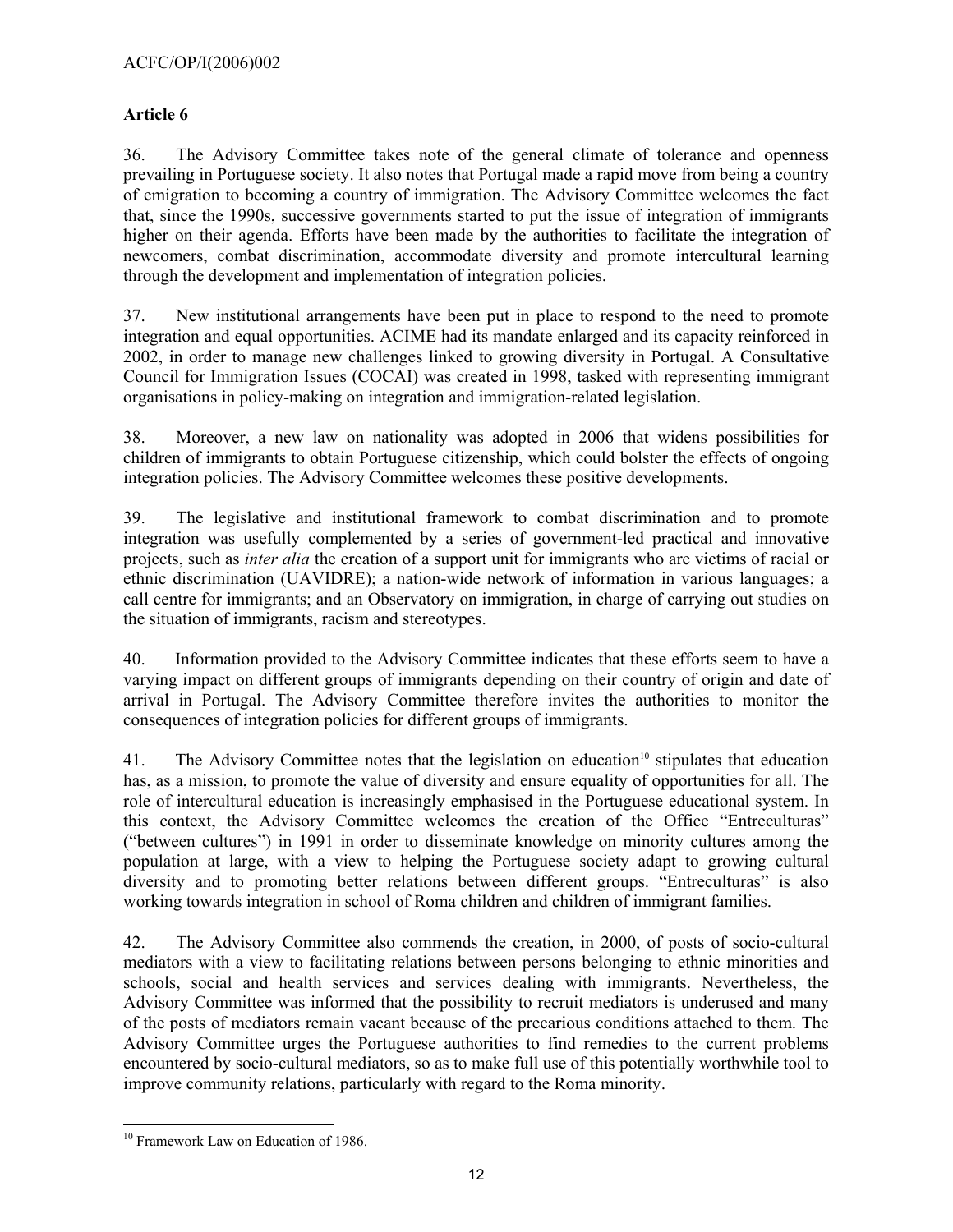43. However, despite efforts made by the authorities and a number of NGOs active in the field of education, information provided to the Advisory Committee shows that intercultural education is still not sufficiently developed in the educational system. The Advisory Committee notes that, often, teachers are not adequately trained to deal with multiethnic audiences and that textbooks do not contain enough elements on minority cultures, especially concerning Roma culture and traditions, although efforts are being made in this respect. Research, academic studies and project evaluations which were brought to the attention of the Advisory Committee highlight the deficit in intercultural education as one of the root causes for under-achievement in the school system of Roma and immigrant children. As a consequence, the Advisory Committee encourages the Portuguese authorities to continue to promote intercultural learning in the educational system, including by making textbooks more sensitive to ethnic diversity and by introducing further teacher training in this respect.

44. The Advisory Committee welcomes initiatives led by ACIME to raise awareness on cultural diversity through the media, such as the TV programme "Nós", whose objective is to disseminate knowledge on the various cultures present in Portugal. The Advisory Committee is also informed that the private TV station "SIC" broadcasts a weekly programme for immigrants ("Etnias") and that programmes in Russian and Ukrainian languages are broadcast on local radio stations. There is also a substantial number of newspapers prepared by and for the immigrants and ethnic communities in Portugal, although to the knowledge of the Advisory Committee, no public support is provided for the creation of minority media outlets or programmes.

45. In the light of the information available to it, the Advisory Committee observes that persons belonging to the Roma minority have reduced access to the media and that their preoccupations do not seem to be adequately covered by existing programmes. The Advisory Committee therefore invites the Portuguese authorities to look for appropriate solutions - including financial support - in order to give Roma better access to the media.

46. The Advisory Committee also notes that limited attention is paid to the preservation of Roma culture and that, consequently, measures to support the preservation and development of Roma culture, language and traditions are very limited. Therefore, the Advisory Committee invites the authorities to consult the persons concerned on their possible needs in this respect and to envisage providing support to the efforts of persons belonging to the Roma minority to preserve their culture.

47. The Advisory Committee is deeply concerned by the fact that the ethnic identity of alleged perpetrators of criminal acts is often unnecessarily mentioned in press articles, especially in cases involving persons of Roma and immigrant origin. The Advisory Committee is also informed that, in general, immigrants, whether from African countries, Brazil or Eastern Europe and Roma are very often negatively portrayed and associated in the media with crime<sup>11</sup>. Roma, in particular, are very often associated in the media with drug dealing. The Advisory Committee believes that such practices are reinforcing stigmatisation and prejudices against Roma and immigrants. It therefore strongly supports the public statement issued by ACIME in April 2006 inviting law enforcement agencies and the media to refrain from releasing information on the ethnicity, nationality or religion of suspects or perpetrators. The statement encourages the media to reflect on the relative importance and the treatment they give to the subject of irregular immigration. It also tasks the Commission for

<sup>&</sup>lt;sup>11</sup> In June 2005, for instance, most media reported about an alleged massive robbery on a beach in Carcavelos near Lisbon, supposedly committed by a group of about 500 black youngsters of immigrant origin. The event prompted a nation-wide reaction and a debate on the links between immigration and violence. A few days later, it appeared that the facts reported by the media were incorrect. See: SOS Racismo, Imprensa 2005 and ACIME.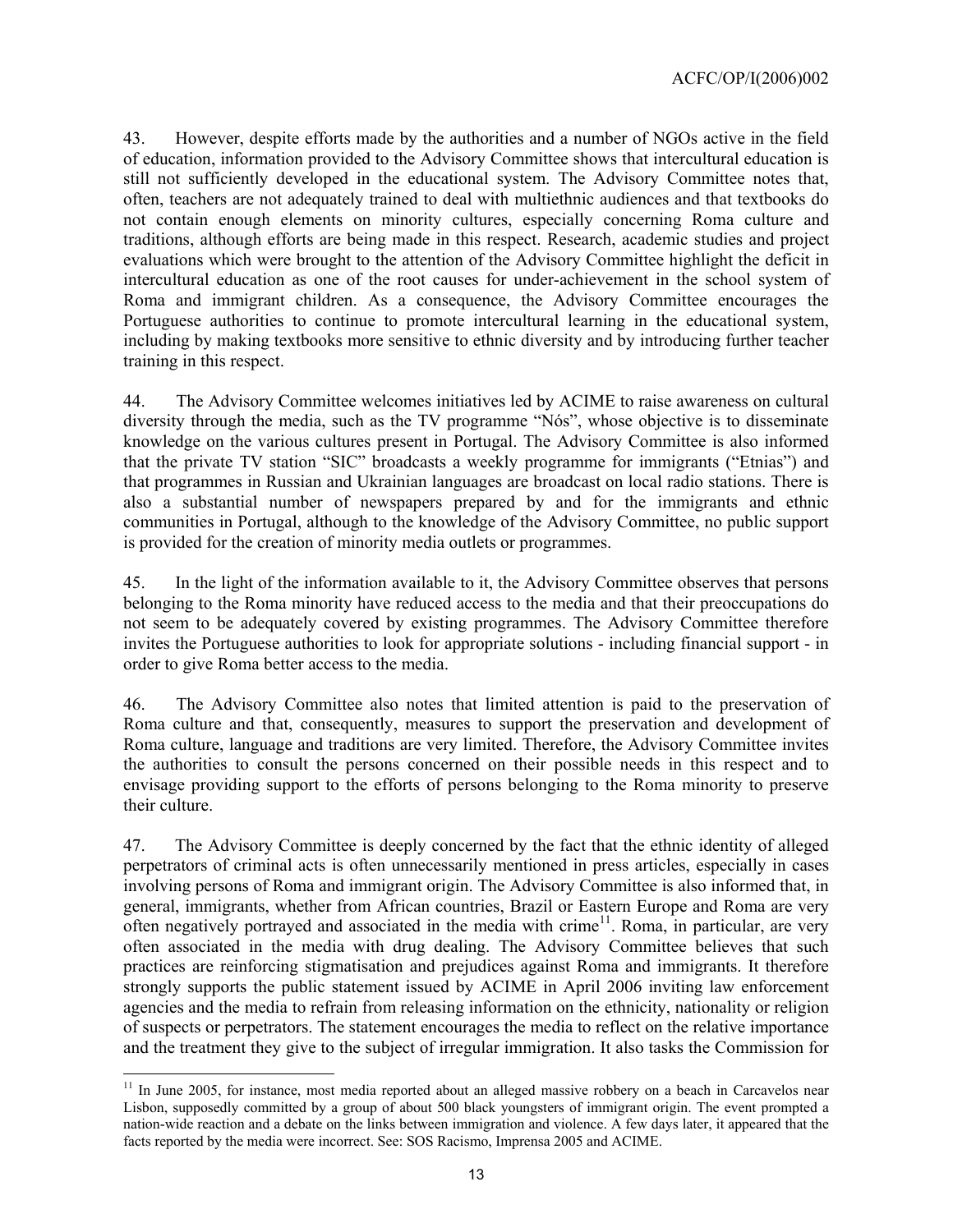Equality and against Discrimination to remind those contravening the statement of the principles contained in it. The Advisory Committee encourages the authorities to pursue and further develop similar actions, in line with Committee of Ministers' Recommendation  $N^{\circ}$  R (97) 21 on the media and the promotion of a culture of tolerance. The Advisory Committee also calls on the authorities to consider ways of counteracting the dissemination of prejudices against Roma in the media, for instance by promoting the introduction of specific training on Roma culture in journalism schools.

48. Information provided to the Advisory Committee reveals that, although they are not very numerous in Portugal, racist and skinhead movements have been increasingly active in recent years<sup>12</sup>, fomenting racial hatred and sometimes committing racially-motivated violence. The Advisory Committee also takes note with concern of reports indicating the existence, both among the population and on the part of certain authorities, of attitudes of rejection and hostility, often stemming from stereotypes and prejudices, especially based on the colour of the skin and towards Roma. The Advisory Committee invites the authorities to carefully monitor the development of racist and extremist movements and to make full use of existing legislative provisions to tackle this problem and prevent the movements from strengthening further. The Advisory Committee also invites the authorities to continue to design and implement information programmes aiming at countering stereotypes and prejudices against persons of immigrant and Roma origin.

49. Moreover, the Advisory Committee takes note of the absence of official data on raciallymotivated crime, which indicates, on the one hand, that racially motivated violence and crime remain relatively rare in Portugal but can, on the other hand, hinder proper monitoring of this phenomenon. Therefore, the Advisory Committee urges the authorities to put mechanisms in place to ensure the proper recording and data collection of racially motivated violence and crime and to ensure that these crimes are thoroughly investigated. It also supports ECRI's recommendation in  $2002<sup>13</sup>$  to adopt a provision rendering racial motivation an aggravating circumstance for all types of offences.

50. The Advisory Committee is concerned about reports of often tense relations between persons belonging to ethnic minorities and law enforcement officials. Cases of harassment, illtreatment and excessive use of force by the police in relation to persons of immigrant and Roma origin continue to be reported despite efforts made by the authorities to improve police training on human rights. Therefore, the Advisory Committee strongly urges the Portuguese authorities to identify appropriate remedies to these problems and to pursue their efforts to improve training of law enforcement personnel on the use of firearms, the prevention of ill-treatment and torture. The Advisory Committee also urges the authorities to ensure that cases of abuse by the police are thoroughly and independently investigated and adequately punished and to further promote respect for the code of ethics of the police. It also recommends the adoption of measures to improve relations between the police and persons belonging to ethnic minorities, through *inter alia* making wider use of social mediators and recruiting persons belonging to ethnic minorities in the police forces.

51. The Advisory Committee is concerned by the fact that, according to the information it received, a large proportion of the Roma population, as well as persons from immigrant background, continue to live in segregated urban areas, often in substandard conditions, despite efforts made through successive rehousing programmes $14$ . The Advisory Committee is also disconcerted by reports concerning repeated attempts by local authorities to forcefully evict Roma

  $12$  Despite the fact that "fascist" organisations and movements were banned by Law 64/78.

<sup>&</sup>lt;sup>13</sup> ECRI,  $2^{nd}$  report on Portugal, adopted on 20 March 2002 [CRI (2002) 33].<br><sup>14</sup> Public housing programmes have been carried out with a view to providing decent accommodation to persons living in shanty towns around Lisbon and Oporto.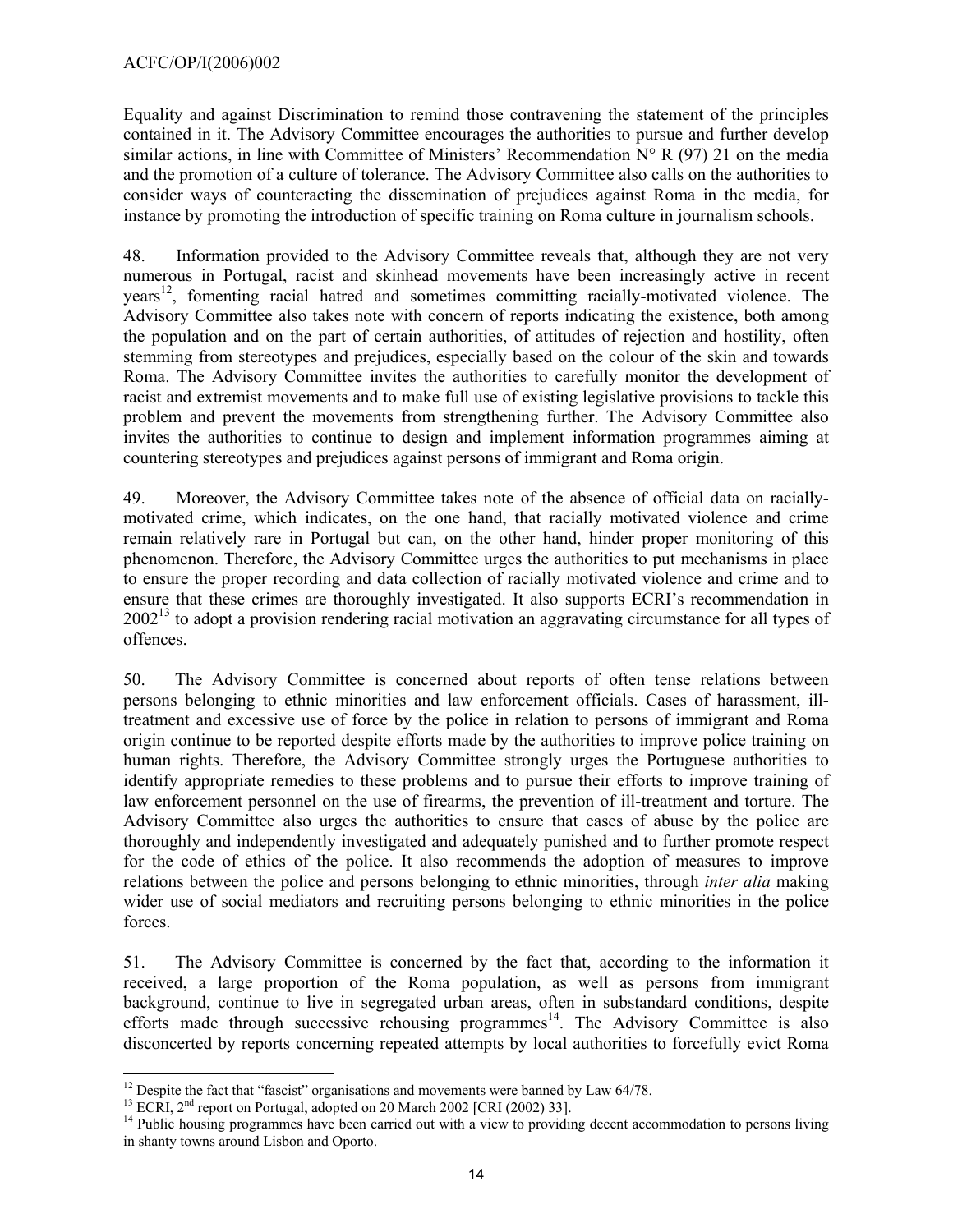and expel them from town centres using various forms of pressure and without providing adequate alternative accommodation. The Advisory Committee strongly urges the Portuguese authorities to ensure thorough investigation of such incidents and to promote adequate solutions to Roma housing problems in consultation with the persons concerned. It stresses the importance of Recommendation Rec(2005) 4 of the Committee of Ministers on improving the housing conditions of Roma and Travellers in Europe, including its provisions pertaining to evictions and the need to provide alternative accommodation in eviction situations. The Advisory Committee also invites the authorities to further develop awareness among the local authorities on human rights issues and to provide advice and assistance wherever needed in order to solve problems in the field of community relations.

52. The Advisory Committee is also deeply concerned by reported cases of exclusions of Roma children from classes and schools, under pressure of other pupils' parents, or their being placed in a separate class (see also remarks in respect of Article 4). The Advisory Committee stresses that the exclusion of children from classes based on their ethnicity is unacceptable and it urges the authorities to continue to strongly condemn any such incidents and to take adequate measures to prevent them from re-occurring.

53. Furthermore, the Advisory Committee stresses that in cases of conflicts at local level regarding accommodation or schooling, it appears that the Roma concerned were not constructively involved in the search for solutions to the problems. In fact, the Advisory Committee notes that the social and economic problems facing persons belonging to the Roma minority, coupled with attitudes of hostility and rejection, make their effective participation in public affairs as well as in the social, economic and cultural spheres very difficult. Although they are represented in participative structures, such as the councils of communities in the cities of Lisbon and Porto, and despite ACIME's co-operation with Roma associations, they are not sufficiently involved in decision-making, including on issues which affect them. Therefore, the Advisory Committee invites the authorities to set up, at national and local level, appropriate and efficient consultation and participation arrangements in order to ensure effective participation of the Roma in decision-making concerning them and more generally, in public affairs and socio-economic life.

#### **Article 7 to 19**

54. Based on the information currently at its disposal, the Advisory Committee considers that implementation of these articles does not give rise to any specific observations.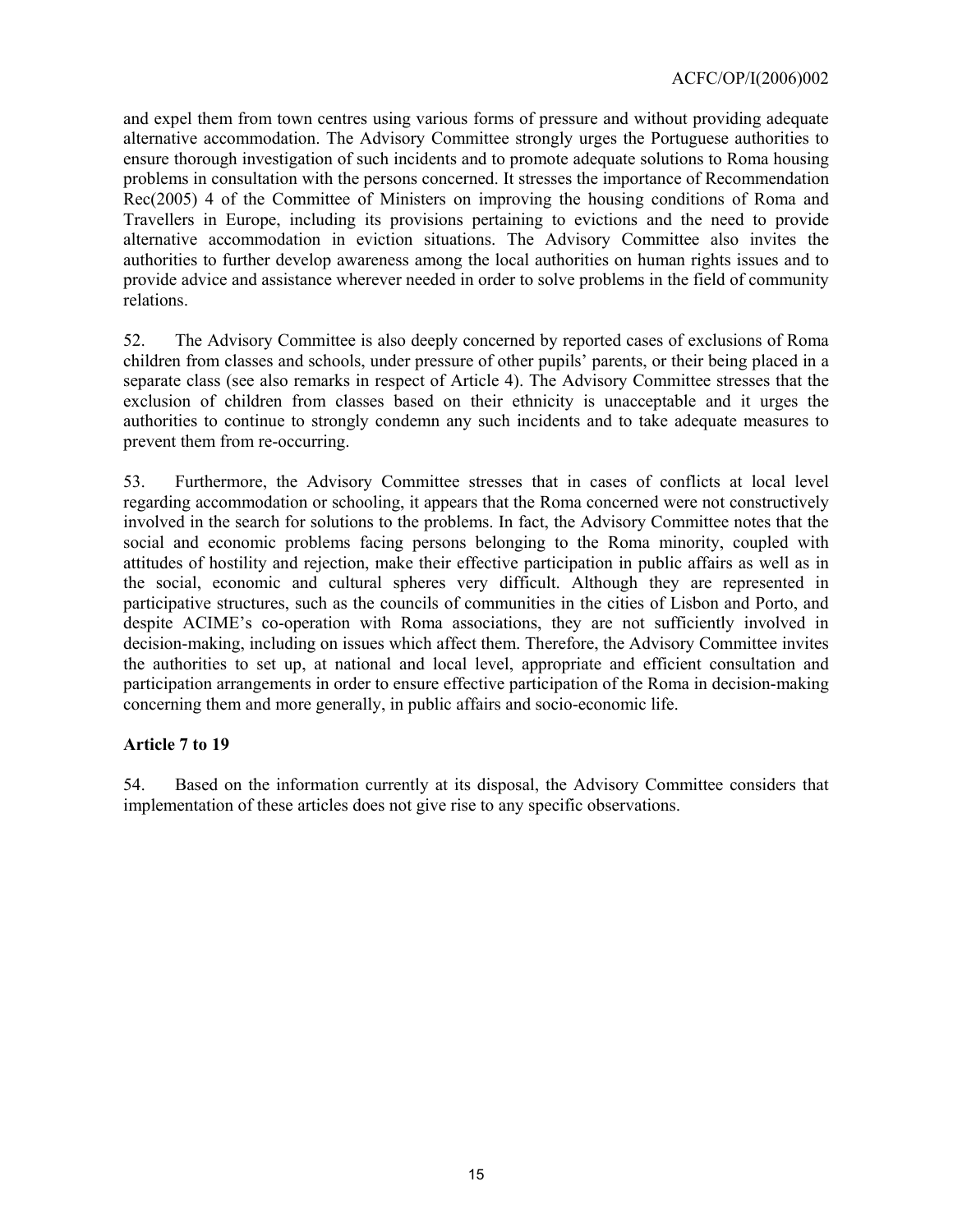# **IV. MAIN FINDINGS AND COMMENTS OF THE ADVISORY COMMITTEE**

55. The Advisory Committee believes that the main findings and comments set out below, could be helpful in a continuing dialogue between the Government and national minorities, to which the Advisory Committee stands ready to contribute.

## **In respect of Article 3**

56. The Advisory Committee *finds* that, according to the authorities, there are no national minorities in Portugal and that, therefore, persons belonging to ethnic, cultural or linguistic minority groups cannot benefit from the protection of the Framework Convention, although the situation of some of them, and in particular of the Roma, merits particular attention in this respect. The Advisory Committee stresses that the application of the Framework Convention does not require the formal recognition or use of the term "national minority" in the domestic legal order. Therefore, the Advisory Committee *considers* that the authorities should further examine the question of the personnal scope of application of the Framework Convention and engage in consultations with those potentially concerned on the relevance of the Framework Convention, in particular with the groups considered ethnic, linguistic and cultural minorities by the authorities.

### **In respect of Article 4**

57. The Advisory Committee *finds* that the existing anti-discrimination provisions in Portuguese legislation are not sufficiently used in practice and that there is a lack of awareness of discrimination-related issues, both among the judiciary and in the population at large, including among potential victims of discrimination. The Advisory Committee further *finds* that the complaint procedure before the Commission for Equality and against Racial Discrimination is not sufficiently effective in acting against cases of administrative discrimination and it *considers* that the authorities should examine ways of improving its accessibility and effectiveness. It also *considers* that the authorities should secure over time the effective independence of the Commission for Equality and against Racial Discrimination.

58. The Advisory Committee *finds* that the current lack of information on the socio-economic and educational situation of persons belonging to ethnic, cultural and linguistic groups complicates the prevention of racial discrimination and the development of suitable policies to ensure full and effective equality of persons belonging to minorities. The Advisory Committee *considers* that the authorities should therefore make a concerted effort to identify further means of obtaining reliable data on the situation of persons belonging to minorities, while ensuring that the necessary safeguards for protecting personal data are in place.

59. The Advisory Committee *finds* that persons belonging to the Roma minority seem to be under-achieving at school, that they seem to have higher drop-out and absenteeism rates and that they are sometimes placed in separate classes. It also *finds* that undue obstacles are often placed in the way of those Roma practising itinerant trade. In general, the Roma are at a disadvantage in comparison with the population at large in areas such as housing, employment and education, despite measures already taken by the authorities in this respect. Therefore, the Advisory Committee *considers* that the authorities should develop further specific measures to improve the socio-economic situation of the Roma and narrow the gap identified in the field of education.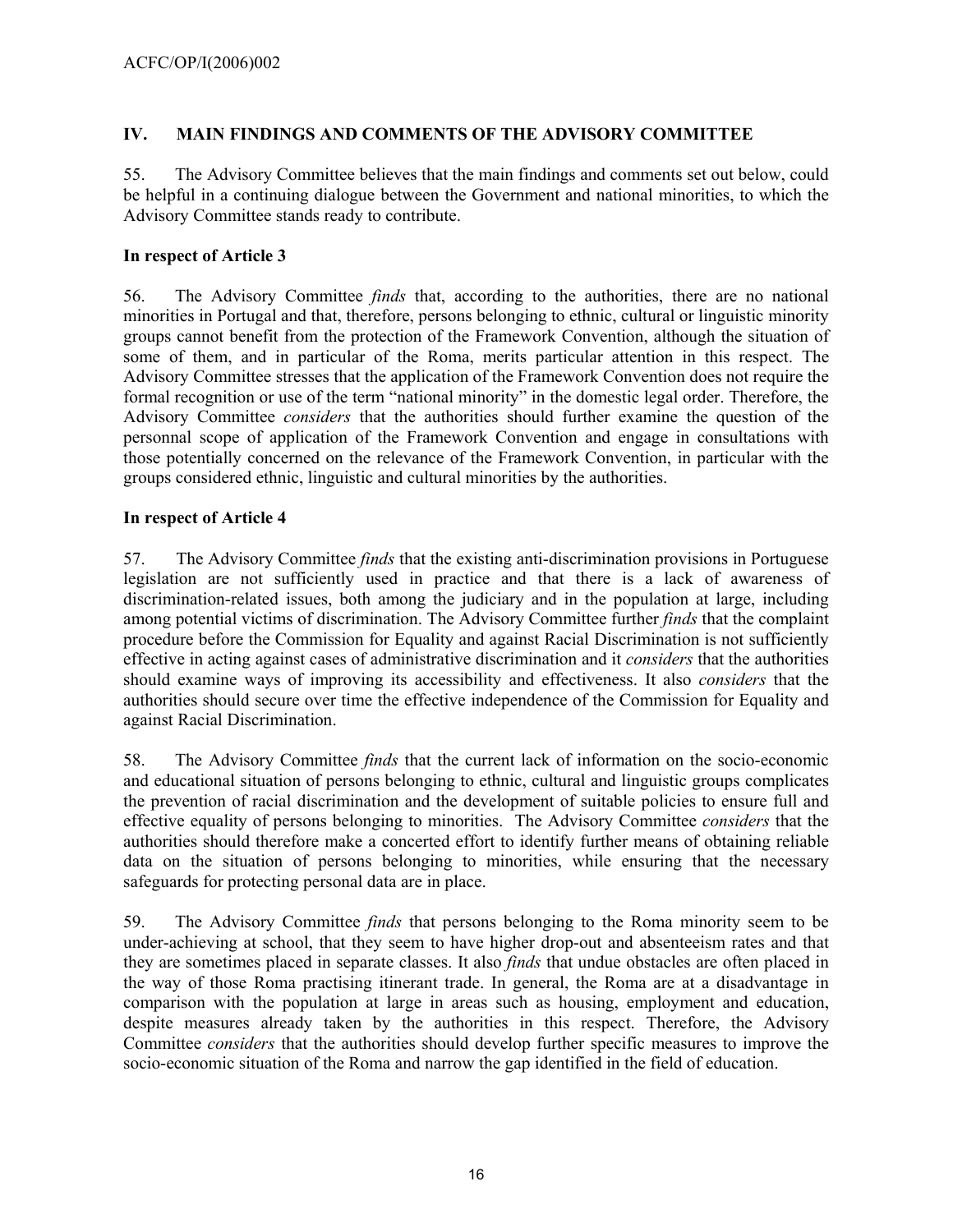### **In respect of Article 6**

60. The Advisory Committee *finds* that considerable efforts have been made by the authorities to facilitate the integration of immigrants, while combating discrimination against them and promoting the values of multiculturalism, especially in the education system. However, the Advisory Committee *finds* that the lack of sensitivity within the education system to diversity is still perceived as one of the main causes of under-achievement among children of immigrant and Roma background. The Advisory Committee *considers* that efforts to adapt schools to Portugal's increasingly diverse society should be actively pursued.

61. The Advisory Committee *finds* that immigrants and Roma are often negatively portrayed in the media and associated with crime and that the ethnicity of perpetrators, when they are of Roma or immigrant origin, is often made public in the media. Therefore, it *considers* that ACIME's public statement issued with a view to combating stigmatisation of ethnic minorities in the media is a commendable initiative and that the authorities should continue and further develop similar laudable initiatives, paying particular attention to fighting prejudices against the Roma. Furthermore, it finds that the latter have very limited access to the media and *considers* that the authorities should seek ways of improving this situation.

62. The Advisory Committee *finds* that attitudes of rejection and hostility towards minorities are present in the Portuguese society, especially based on the colour of the skin and towards Roma; it further *finds* that racist movements are increasingly active, although reported racially-motivated violence and crime remain rare. The Advisory Committee also *finds* that lack of data on raciallymotivated crime hinders proper monitoring of this problem. Consequently, the Advisory Committee *considers* that the authorities should further develop and strengthen programmes aiming at countering prejudices against persons belonging to ethnic minorities and should put mechanisms in place to ensure the proper recording and data collection on racially motivated violence and crime and to ensure that these crimes are thoroughly investigated.

63. The Advisory Committee *finds* that police abuse against persons belonging to minorities and, in general, tense relations between such persons and law enforcement agents are still reported, despite measures taken by the authorities to tackle this problem. The Advisory Committee *considers* that the authorities should continue to seek ways of remedying this problem and of improving relations between the police forces and persons belonging to minorities.

64. The Advisory Committee *finds* that a number of Roma and immigrants continue to live in segregated urban areas, often in substandard conditions. It further *finds* that persons belonging to the Roma minority are sometimes evicted and expelled from cities, often under pressure of the local population. Therefore, the Advisory Committee *considers* that the authorities should promote adequate solutions to housing problems faced by persons belonging to the Roma minority and should develop further awareness on human rights issues among local authorities.

65. The Advisory Committee *finds* that participation of persons belonging to the Roma minority in public affairs, as well as in the social, economic and cultural spheres, is very limited. It therefore *considers* that the authorities should set up efficient consultation and participation arrangements in order to ensure effective participation of the Roma in decision-making concerning them and, more generally, in public affairs and socio-economic life.